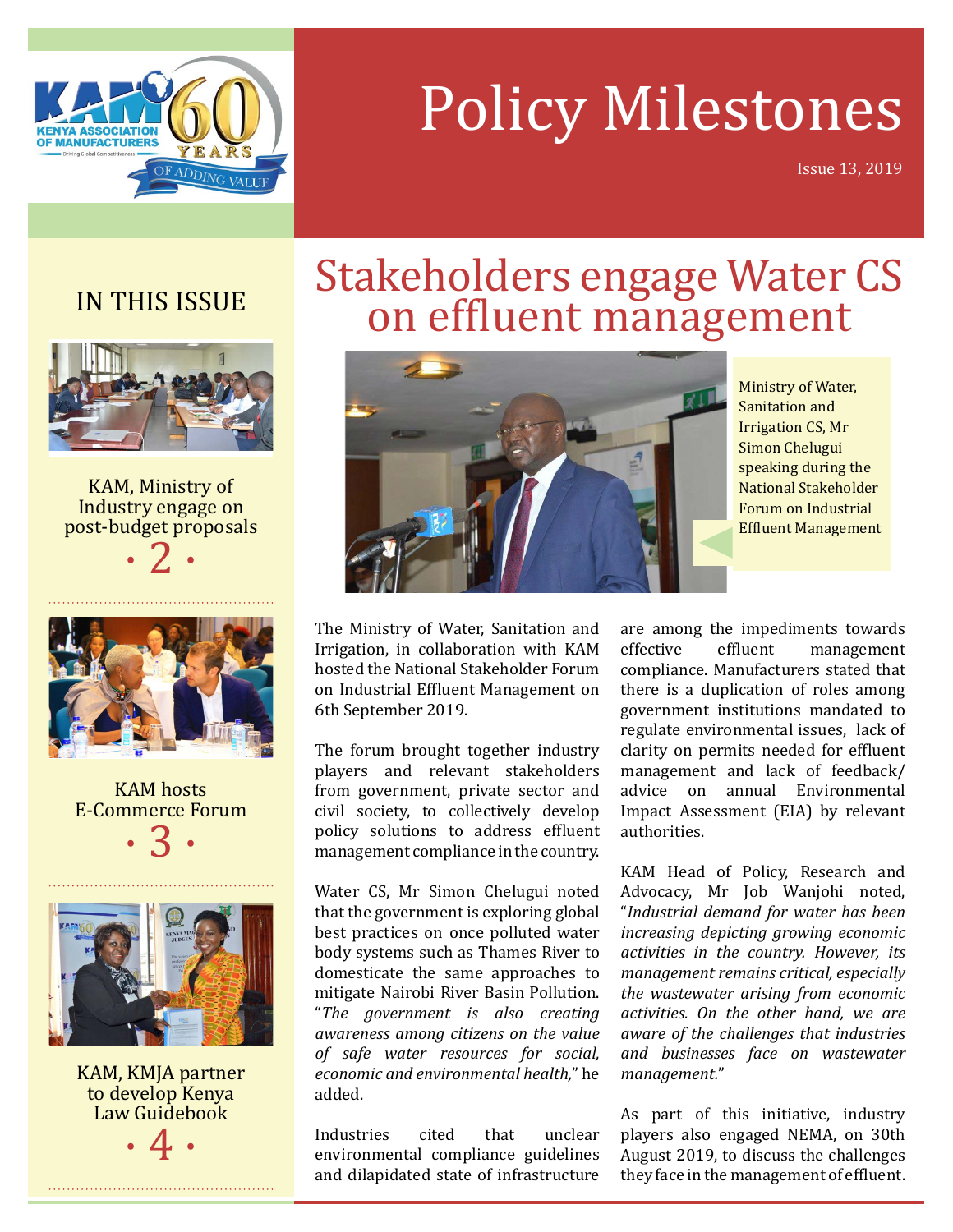#### 2 KAM Policy Milestones • Issue 13, 2019

#### *KAM meets the State Department of Industry*

KAM met the State Department of Industry to discuss sector-specific postbudget proposals following the outcome of the 2019 National and the East African Community Budget Proposals.

Speaking during the meeting, KAM Research and Fiscal Policy Manager, Dr. Simon Githuku noted that the budget-making process is a key step towards enabling industry to drive<br>global competitiveness competitiveness and increase the sector's contribution to the GDP to 15% by 2022 as outlined in the President's the Big 4 Agenda.

## **Join with** global experts to strengthen your leadership

**Transforming Leadership** for 21<sup>st</sup> Century Africa

Two-part program: Sept. 15-20 & Nov. 10-13







KAM Chair, Mr. Sachen Gudka and CEO, Ms. Phyllis Wakiaga participate in the Kenya Business Forum held during TICAD 7 in Tokyo, Japan.



KAM engages Nairobi County Executives during the County Dialogue Forum.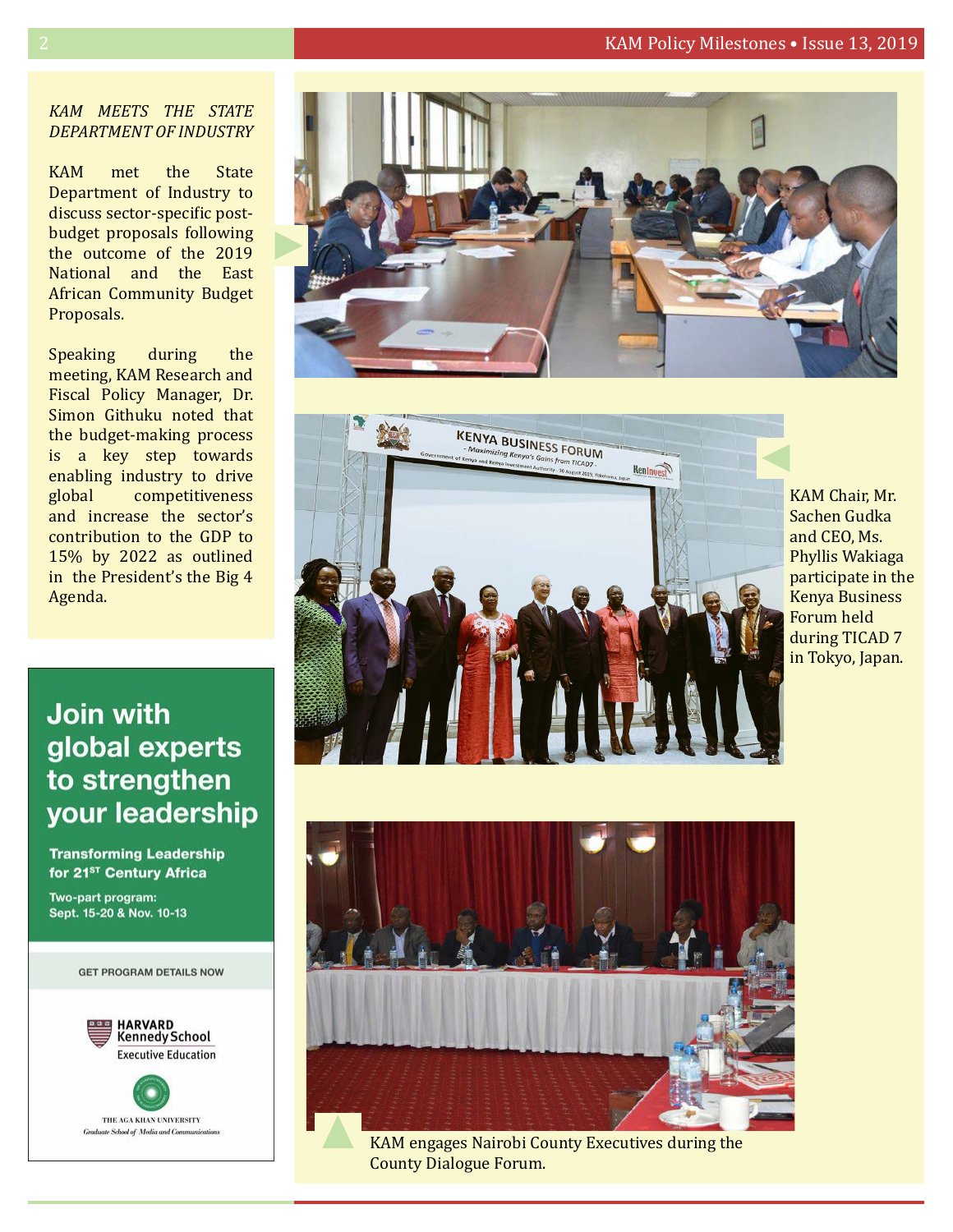## KAM, E-Commerce players partner to spur growth of Manufacturing SMEs





KAM Board Director and SME Hub Chair, Ms. Ciiru Waithaka engages Jumia Kenya Managing Director, Mr. Sam Chappatte during the E-Commerce Forum, dubbed E-Power Forum.

Participants follow proceedings during the E-Power Forum.

Kenya Association of Manufacturers<br>(KAM) has partnered with partnered e-commerce players in the country to boost the access of manufacturing SMEs to local and international markets through e-commerce.

E-commerce uptake in Kenya still remains low despite its immense benefits. The partnership, therefore, seeks to promote the uptake of e-commerce by SMEs to enable them to gain access to global markets and new international customers and reinventing their business models to align with changing technologies.

Speaking at the inaugural event, KAM Board Member and SME Hub Chair, Ms Ciiru Waithaka noted that the increased attention on SME growth, both at a national and global scale, points to a reckoning that the future of business hinges on their success.

"The unique and dynamic nature of SMEs in the manufacturing sector calls for an adaptive approach in developing policies and interventions that most importantly centres their needs and proposed solutions in the process. Our partnership will enable us to develop locally rooted, user-driven e-commerce solutions for manufacturing SMEs to drive their global competitiveness. It is through partnerships such as these that we can grow small and medium industries to be substantial players in our country's vision for sustainable economic growth," she added.

Jumia Kenya Managing Director, Mr Sam Chappatte noted that despite good internet connectivity, Kenya's e-commerce uptake still remains low. "Our mission is to leverage technology to grow markets and<br>build marketplaces that solve marketplaces everyday problems. E-commerce is a fast-growing, low-cost sales channel. We are excited to partner with KAM to support SME growth," he added.

Also present at the forum, DHL Express Kenya Country Manager, Mr Andrew Mutuma noted that,<br>"International e-commerce is "International growing at a remarkable pace, and we want our Kenyan businesses to grab their share of the market – that means adding value to their e-commerce

proposition. We're convinced that cross-border e-commerce has a huge upside that many merchants – B2C and B2B – have not yet tapped. As the international express provider of choice for e-commerce customers, our aim is to support web sellers as they go global."

On the other hand, Amari Consulting Co-founder, Ms Abigail Bundi noted that the e-commerce space has radically changed the way of doing business globally.

The E-commerce players include Amari Consulting, Jumia Kenya and DHL Express, Grofin Kenya and Amitruck.

KAM recently launched a Manufacturing SME Hub geared towards uplifting micro, small and medium businesses in value addition towards achieving the 15% targeted growth of the sector by 2022. The Hub aims to work with partners to develop frameworks that wil nurture and encourage SME growth.